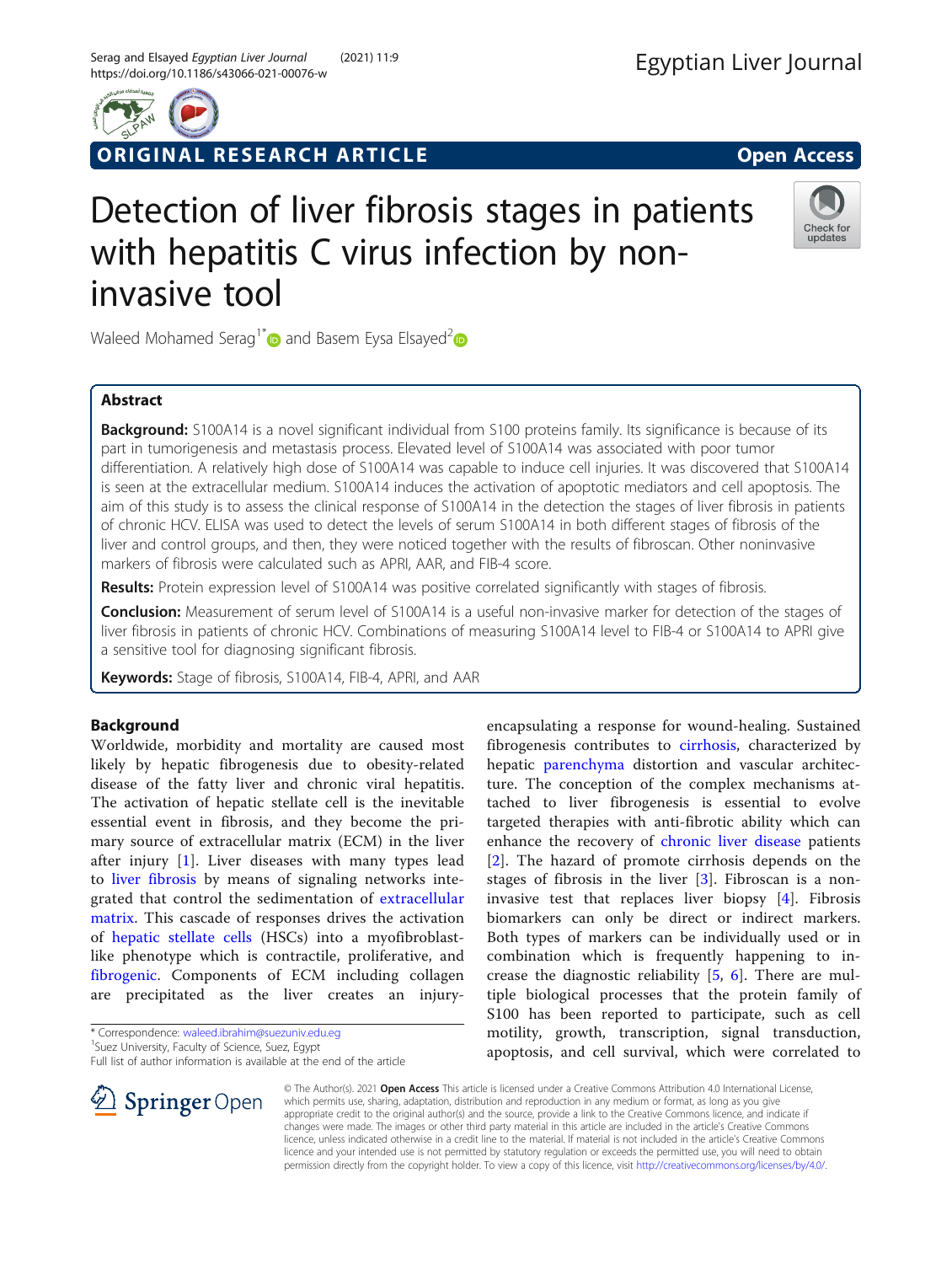<span id="page-1-0"></span>tumorigenesis and normal development [\[7](#page-5-0)]. Small calcium binding proteins which are great subgroup of the EF-hand protein family were noticed to be the S100 proteins which have a wide range of extracellular and intracellular functions [[8\]](#page-5-0). The proteins S100 belong to a great subgroup of 25 acidic, small proteins that are described by distinctive homo-or hetero-dimeric architecture and EF hand  $Ca^{2+}$ -binding motifs, and which were expressed in a various types of cells [[9\]](#page-5-0). An epic individual from S100 protein is S100A14. In new HCC tissues with and without vascular intrusion, the mRNA and protein levels of S100A4 were found to connect with different tumor hubs and vascular attack. Moreover, S100A14 revelation related with both abbreviated illness free endurance and in general endurance in HCC patients, thus proving its potential as prognostic factor. The part of S100A14 in continuing HCC multiplication, movement, and attack was affirmed in HCC cell culture and in vivo (mice) investigation, hence supporting the function of S100A14 in supporting HCC metastasis [[10\]](#page-5-0). S100A14 is also an objective for p53 and could alter p53 stability and transactivity and by controlling the transcription of matrix metalloproteinase (MMP) 2, and the invasiveness of the cell can be affected by S100A14 in a p53-dependent manner [\[11](#page-5-0)]. Higher levels of S100A14 are measured in several types of cancer, including lung, ovarian, cervical, breast, and uterine cancer [\[8](#page-5-0)]. We were aiming in this study to discover the clinical efficiency of the level of S100A14 as a marker for detection of the liver fibrosis stages in Egyptian patients.

## **Methods**

This study is a descriptive cross-sectional one had been carried out in the National Hepatology and Tropical Medicine Research Institute (NHTMRI) in the period between April 2019 till December 2019, on ninety person classified into two groups: (I) control group: twenty healthy individuals aged 20–60 years with mean  $\pm$  SD of 29.85 + 8.57 years without any

Table 1 The demographic information of all studied groups

evidence of liver diseases (by normal excretory and synthetic liver function tests, negative HCV PCR, negative HBS Ag, and with ultrasonography that show no hepatic focal lesion , no fatty liver, no ascites, normal liver parenchyma, and normal portal vein diameter); (II) fibrosis group, chronic HCV groups with different stages of fibrosis as inclusion criteria: seventy patients aged 25–60 years with mean  $\pm$  SD for 49.97 + 8.13 years. The subjects in the patients group were selected from in and out patients of NHTMRI, and the healthy relatives of patients were selected as the control group. Fibroscan test detected fibrotic liver patients, and chronic HCV patients were diagnosed by positive HCV antibody by ELISA and positive PCR. Fibrosis stages from (F0–F6) were chosen to be our categories for HCV patients. The noninvasive markers of fibrosis, involving AAR, APRI, and FIB-4 score were measured. Other former studies have announced other noninvasive markers for predicting hepatic fibrosis, including AAR [[12\]](#page-5-0), APRI [[13\]](#page-5-0), and FIB-4 [[14\]](#page-5-0). The quantitative determination of Human S100A14 concentrations were detected by ELISA Kit of Glory Science Company, Ltd., USA [\[15](#page-5-0)]. The exclusion criteria were patients affected by any clinically significant diseases. The sample was taken from both patients and controls with 3 mL of the peripheral blood. For measuring serum S100A14 levels, all the blood samples were centrifuged and stored at 20 °C.

#### Statistics analysis

The data were statistically analyzed by the IBM SPSS version 20.The chi-squared test was used to compare between two groups with qualitative data. The independent  $t$  test was used to compare between two groups with quantitative data and parametric distribution. Mann-Whitney test was used to compare between two groups with quantitative data and non-parametric distribution. ANOVA test was used to compare between more than two groups with quantitative data and parametric distribution and Kruskall-Wallis test was used to compare

|                 |                 |                | Fibrosis group (no. $= 70$ ) |                   |                |                | Control group (no. $= 20$ ) | Chi-square test |                      |
|-----------------|-----------------|----------------|------------------------------|-------------------|----------------|----------------|-----------------------------|-----------------|----------------------|
|                 |                 | No.            |                              | $\%$              |                | No.            | %                           | $X^2$           | P value              |
| Sex             | Female          | 34             |                              | 48.6%             |                | 10             | 50.0%                       | 0.344           | 0.842                |
|                 | Male            | 36             |                              | 51.4%             |                | 10             | 50.0%                       |                 |                      |
| Age             | $Mean + SD$     | $49.97 + 8.13$ |                              |                   |                | $29.85 + 8.57$ |                             | T test 9.37     | $P$ value<br>< 0.001 |
|                 | Range           | $25 - 60$      |                              |                   |                | $20 - 60$      |                             | $df = 88$       |                      |
| Fibroscan (kpa) | $F0-F1$         | $F1-F2$        | $F2-F3$                      | $F3-F4$           | <b>F4-F6</b>   |                |                             |                 |                      |
|                 | $5.02 \pm 1.03$ | $7.24 + 1.01$  | $9.77 \pm 0.32$              | $24.41 \pm 17.68$ | $32.23 + 12.2$ |                |                             |                 |                      |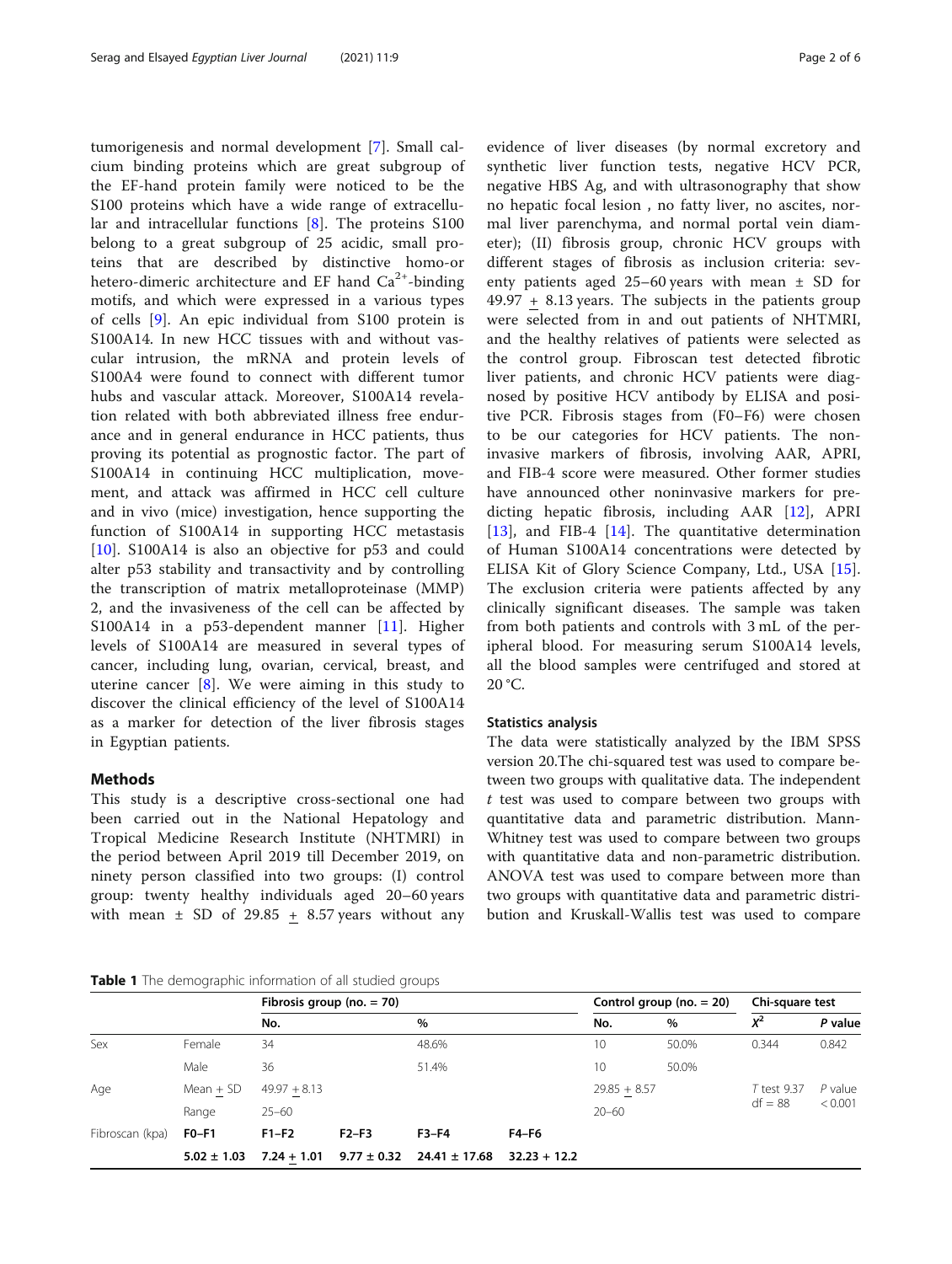Table 2 S100A14 values in all studied groups

|                | Fibrosis group (no. $= 70$ ) |    |     |     | Control group (no. $= 20$ ) |      |      |      | Student's t test  |         |
|----------------|------------------------------|----|-----|-----|-----------------------------|------|------|------|-------------------|---------|
|                | Mean                         | SD | Min | Max | Mean                        | SD   | Min  | Max  |                   | P value |
| S100A14 (mg/L) | 0.47                         |    |     |     |                             | 0.06 | 0.15 | 0.38 | 1.19<br>$df = 88$ | < 0.001 |

between more than two groups with quantitative data and non-parametric distribution. ROC curve was used to give diagnostic accuracy. The level of probability  $p$  value indicated the significant levels where  $P < 0.01$ : highly significant (HS),  $P < 0.05$ : significant (S) and  $P > 0.05$ : non-significant (NS).

### Results

In the comparison between the fibrosis group ( according to fibroscan) and control group as regards demographic data with age shows a highly statistically significant in the fibrosis group than in the control group, but with sex, there is no statistically significant as regards studied groups. As shown in Table [1.](#page-1-0)

All basically prepared clinical and biochemical data of patients were collected. Platelets with mean and SD of 111.71 + 71.43, AST with 38.14 + 20.93, ALT with 38.03  $+ 24.757$ , and albumin with  $2.4 + 0.61$ . Statistically, there is a high significant increase in fibrosis group compared to the control group which can be noticed at Table 2 and Fig. 1 upon the comparison between the fibrosis group and control group as regards S100A14.

Both Table [3](#page-3-0) and Fig. [2](#page-3-0) present the following: the specificity and sensitivity of S100A14 are 88.57% and 100.0%, respectively, at the cutoff point of > 0.38 ng/ml with AUC of 0.964.

In the relation between S100A14 as regards sex and the stages of fibrosis, in the fibrosis group shows that



S100A14 has no significant correlation between males and females and has positive correlation with stages of fibrosis as shown in Table [4](#page-3-0).

Table [5](#page-4-0) presents the comparison between all noninvasive markers in different fibrosis stages. Overall, there is a positive association between S100A14 and AAR, APRI and FIB-4 in the patient group of fibrosis as shown in Table [5.](#page-4-0)

APRI is the best performance in our study to differentiate significant fibrosis, with an AUROC of 88%, in comparison to existed models, AAR and FIB-4 with AUROCs of 68% and 81%, respectively, as shown in Fig. [2](#page-3-0). Compared to the existing non-invasive assessments,  $S100A14$  is superior to AAR which (AUC = 68%), for predicting significant fibrosis ( $F \ge 2$ ). At the ROC-derived optimum cutoffs, the sensitivity for APRI (> 0.5) is 74% and the specificity is 97% (AUROC, 88%); for AAR  $(> 0.9)$ , the sensitivity is 72% and the specificity 64% (AUROC, 68%); and for FIB-4  $(>1.6)$ , the sensitivity is 66% and specificity is 94% (AUROC, 81%) as shown in Table [3.](#page-3-0) S100A14 is performing as the first for detecting the significant fibrosis with AUROC (96.4%), APRI is the second with AUROC (88%), and FIB-4 is the third with AUROC (81%), but after the combination, their diagnostic performance for significant fibrosis enhances with AUROC (98.5%) for S100A14 and APRI and with AUROC (97.5%) for S100A14 and FIB-4 to be higher than AUROC of either one of them alone. AUC of Combination S100A14 and AAR (with AUROC (87.5%)) is lower than combination (S100A14 and APRI) or combination (S100A14 and FIB-4) as shown in Table [6](#page-4-0).

## **Discussion**

Amassing proof has indicated that S100 proteins have been ensnared in tumorigenesis and metastasis [\[16](#page-5-0)]. Expanding proof demonstrated the significance of S100 family in cell movement, attack, and malignant growth metastasis [[17\]](#page-5-0). In the extracellular medium, many members of S100 family are found with multiple extracellular roles [\[18](#page-5-0), [19](#page-5-0)]. High dose of S100A14 triggers apoptosis, and the production of ROS was increased. Therefore, exogenous S100A14 induces apoptosis or catalyze cell proliferation at various concentrations via RAGE ligation [[20](#page-5-0)]. A multiligand receptor of the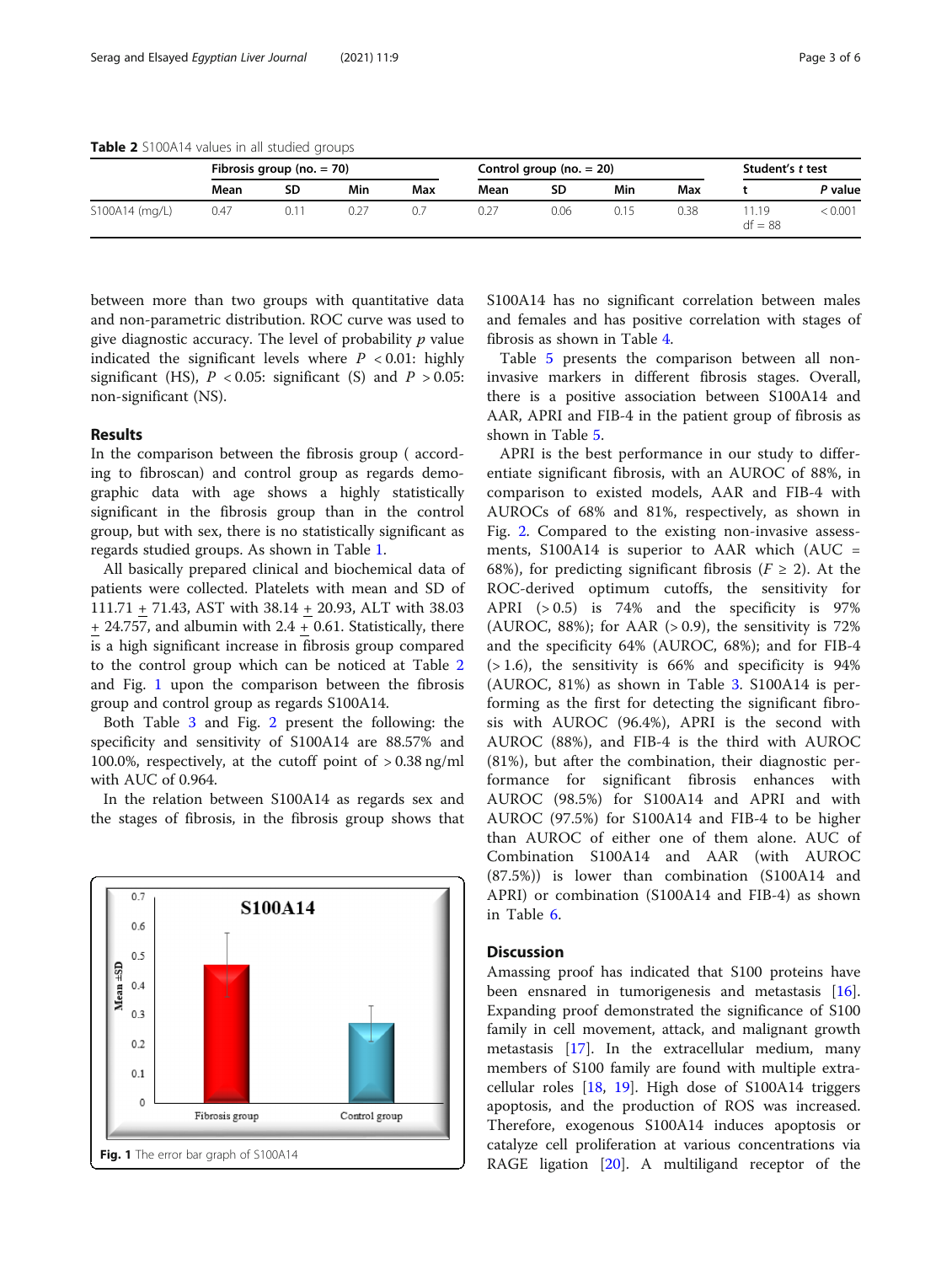|         | Cutoff | Sensitivity (%) | Specificity (%) | <b>PPV</b> (%) | <b>NPV (%)</b> | Accuracy      |
|---------|--------|-----------------|-----------------|----------------|----------------|---------------|
| S100A14 | > 0.38 | 00              | 88.57           | 100            | 89.7           | 96.4% (0.964) |
| AAR     | > 0.9  |                 | 64              | 74             | 62             | 68%           |
| APRI    | > 0.5  | 74              | 97              | 97             | 73             | 88%           |
| $FIB-4$ | > 1.6  | 66              | 94              | 94             | 66             | 81%           |

<span id="page-3-0"></span>Table 3 The sensitivity and specificity for S100A14, AAR, APRI, and FIB-4



Table 4 The relation between S100A14 as regards sex and stages of fibrosis

| <b>Variables</b>   |          |      | S100A14 (mg/L) |                   | Independent t test/one-way ANOVA |
|--------------------|----------|------|----------------|-------------------|----------------------------------|
|                    |          | Mean | SD             |                   |                                  |
| Sex                | Female   | 0.46 | 0.12           | $T$ test          | $P$ value                        |
|                    | Male     | 0.51 | 0.16           | 1.64<br>$df = 68$ | >0.1                             |
| Stages of fibrosis | $0 - 1$  | 0.27 | 0.06           | <b>ANOVA</b>      | $P$ value                        |
|                    | $1_{-2}$ | 0.38 | 0.14           | F<br>10.849       | 0.001                            |
|                    | $2_{-}3$ | 0.45 | 0.17           |                   |                                  |
|                    | $3 - 4$  | 0.52 | 0.24           |                   |                                  |
|                    | 46       | 0.70 | 0.15           |                   |                                  |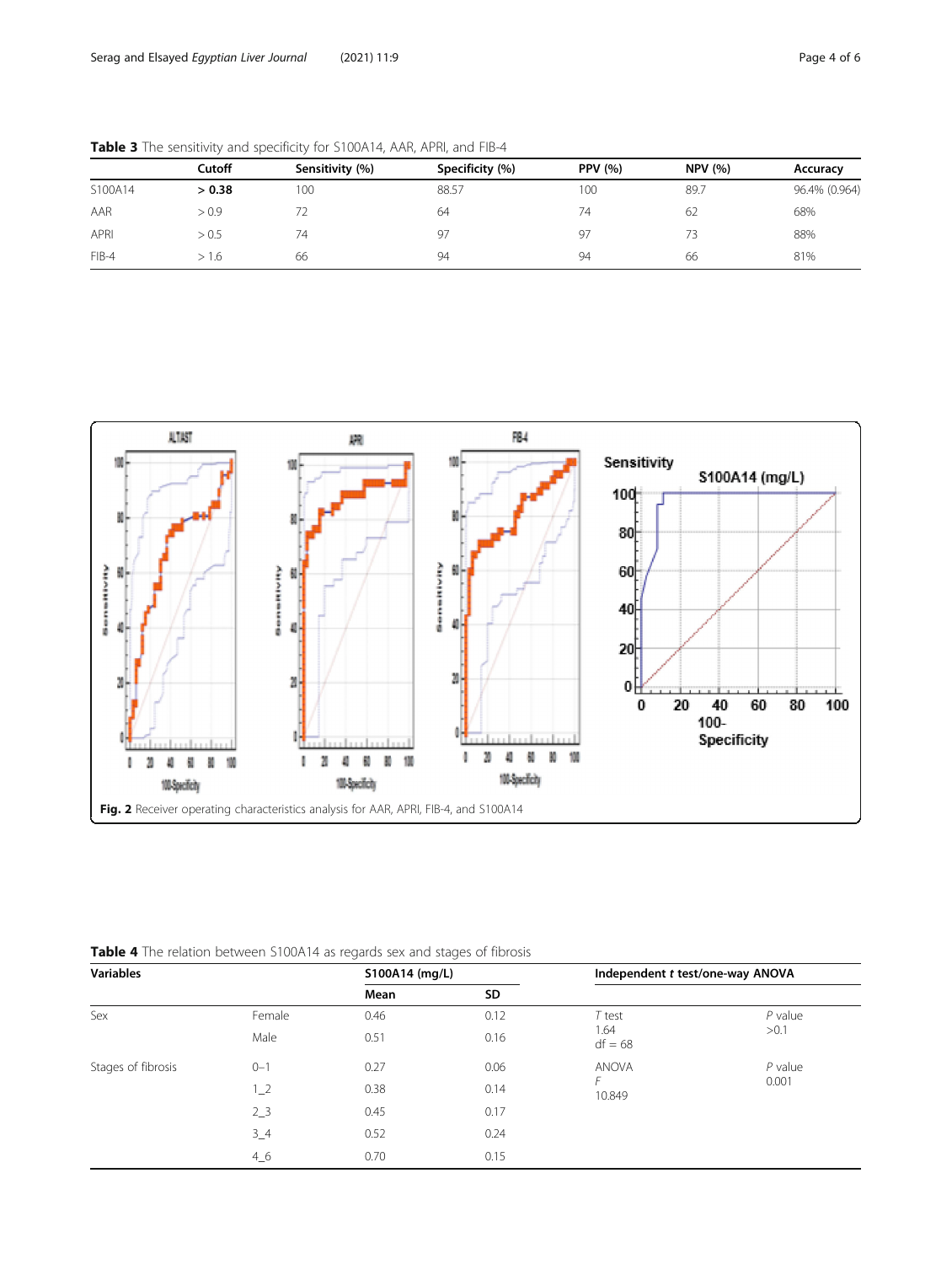| <b>Parameters</b> | <b>FO-F1</b>    | $F1-F2$       | $F2-F3$         | F3-F4             | F4-F6          | <b>ANOVA</b> |            |
|-------------------|-----------------|---------------|-----------------|-------------------|----------------|--------------|------------|
|                   |                 |               |                 |                   |                |              | P value    |
| AAR               | $0.89 \pm 0.28$ | $0.92 + 0.21$ | $0.93 \pm 0.23$ | $1.2 \pm 0.33$    | $1.4 + 0.41$   | 6.092        | $0.003*$   |
| APRI              | $0.30 + 0.1$    | $0.71 + 0.42$ | $1.15 + 0.81$   | $1.54 + 1.04$     | $1.97 + 0.35$  | 11.468       | $< 0.001*$ |
| $FIB-4$           | $0.89 \pm 0.63$ | $1.7 + 0.92$  | $2.35 \pm 1.80$ | $4.03 + 4.60$     | $6.23 + 2.1$   | 8.910        | $< 0.001*$ |
| Fibroscan (kpa)   | $5.02 \pm 1.03$ | $7.24 + 1.01$ | $9.77 \pm 0.32$ | $24.41 \pm 17.68$ | $32.23 + 12.2$ | 23.589       | $< 0.001*$ |
| S100A14 (ng/ml)   | $0.27 \pm 0.6$  | $0.38 + 0.14$ | $0.45 \pm 0.17$ | $0.52 + 0.24$     | $0.7 + 15$     | 5.416        | $< 0.002*$ |

<span id="page-4-0"></span>Table 5 Comparison between non-invasive markers at fibrosis stages

 $*$  statistically significant at  $p < 0.05$ 

superfamily of immunoglobulin (RAGE) is constitutively secreted during embryonic growth, but its expression in physiological states is downregulated in life of adult [\[21](#page-5-0)]. Multiple families of ligands are bond to RAGE, such as amphoterin, S100s, and advanced glycation end products (AGEs), and play a key role in cancer, inflammation, and diabetes [[22](#page-5-0), [23](#page-5-0)]. High expression of S100A14 also causes displaying a PARP, cell apoptosis, and caspase-9 cleavage, as well as a decrease in the potential of the mitochondrial membrane. Nac(N-acetyl cysteine) is a ROS inhibitor, inhibited high dose of S100A14 induced injuries, point that S100A14-induced apoptosis was likely dependent on accumulation of intracellular ROS [[20\]](#page-5-0). The current work shows that in the patients of liver fibrosis, S100A14 exerts a significant increase than normal people and a significant increase with stages of liver fibrosis. We have explained that S100A14 can react with RAGE, whereas high doses of S100A14 stimulated apoptosis in a RAGE-mediated and oxidant-dependent manner. Liver biopsy is still the gold standard for evaluating liver fibrosis and diagnosing cirrhosis, but being such invasive model with particular unavoidable risks, poor repetitiveness are considered disadvantages, which limit its clinical applications for patients with end-stage liver diseases [\[24](#page-5-0)]. Recent years, many methods and models designed for diagnosing liver fibrosis have brought the diagnosis of liver fibrosis into a non-invasive period. Although these diagnosis techniques were not replaced by liver biopsy, they have non-trauma, convenience, and good repetition advantages; moreover, these techniques have high accuracy rate of diagnosis on hepatic fibrosis to prevent some patients from receiving liver biopsy [\[5](#page-5-0),

[25\]](#page-5-0). Between consequent fibrosis stage, we found the mean values of APRI and FIB-4 were significantly higher  $(P < 0.05)$ . For each stage of fibrosis, no differences for AAR were detected ( $P > 0.05$ , except for S1 VS S2-4,  $P =$ 0.037). We found a significant correlation between S100A14 and AAR and a positive correlation between S100A14 in different fibrosis stages and APRI, FIB-4[[26\]](#page-5-0). In order to increase the diagnostic effectiveness of non-invasive tests, combined models using two or more tests for liver biopsy have been performed [[27\]](#page-5-0).

### Conclusion

The study revealed the importance of S100A14 expression protein level as a sensitive tool in detection the stages of liver fibrosis. Combination of S100A14 and APRI or S100A14 and FIB-4 offered a simple potency to diagnose significant fibrosis, and its performance was specific and sensitive tool in comparison to the existing scores AAR, APRI, and FIB-4.

#### Limitation of study

In our study, there is a limitation relatively small sample sizes of the control group comparing to disease group. Finally, if the number of the control group were at least equal to the diseased group, it would have been more fitting.

#### Recommendation

To confirm this finding, large sample sizes are recommended.

Table 6 The combination of S100A14 and AAR, APRI, and FIB-4

|                               | P value    | Roc    |        |      |      |          |  |  |
|-------------------------------|------------|--------|--------|------|------|----------|--|--|
|                               |            | Sens.% | Spec.% | PPV% | NPV% | Accuracy |  |  |
| Combination S100A14 and AAR   | $< 0.001*$ | 96     | 79     | 97   | 78   | 87.5     |  |  |
| Combination S100A14 and APRI  | $< 0.001*$ | 97     | 100    | 100  | 96   | 98.5     |  |  |
| Combination S100A14 and FIB-4 | $< 0.001*$ | 96     | 99     | 99   | 95   | 97.5     |  |  |

 $*$  statistically significant at  $p < 0.05$